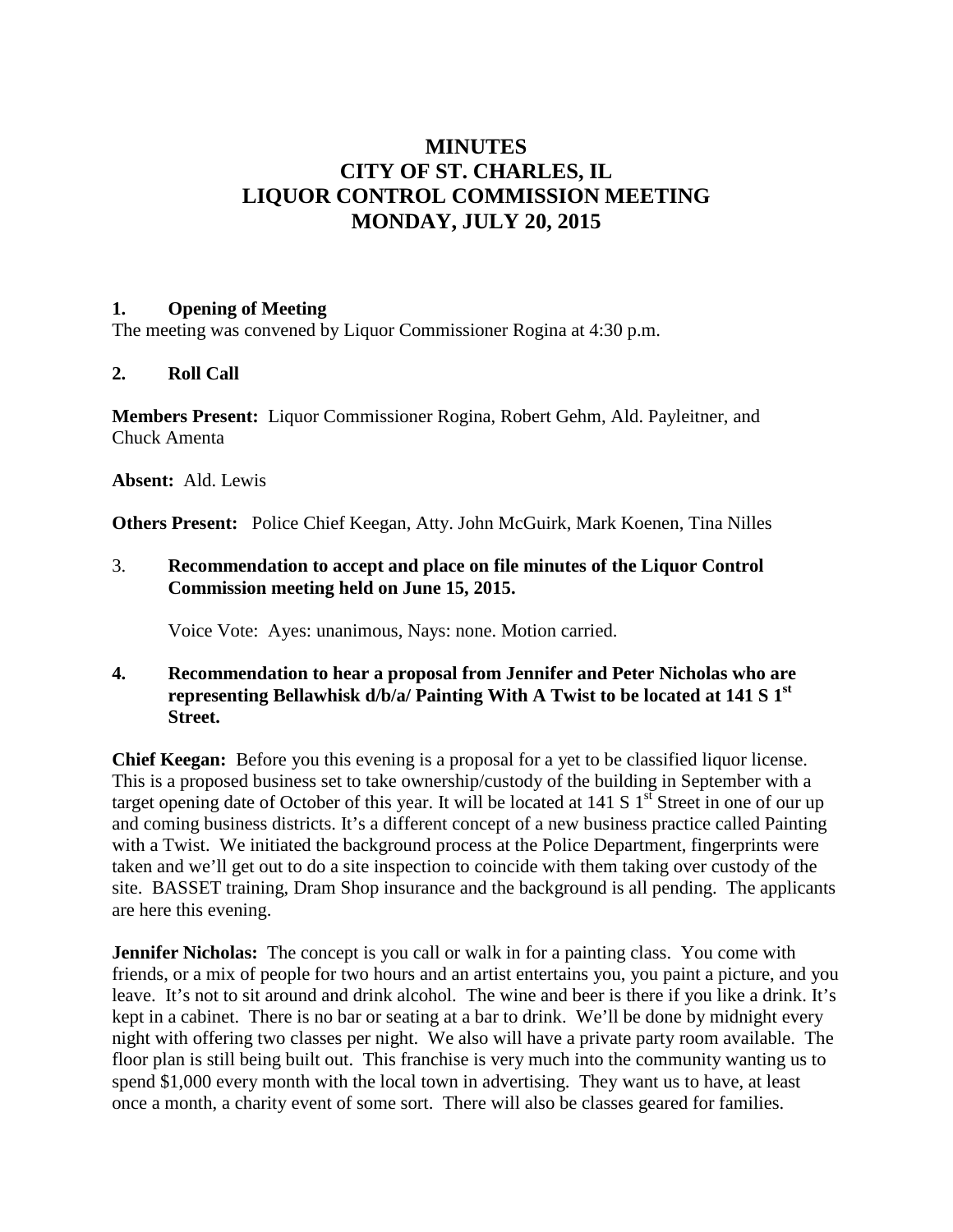The "twist" concept is you don't have to have a drink. It's not geared towards cork and brush where people are thinking alcohol and paint. Coffee will also be served. I want people to come in to have a fun experience on any given day as they walk by.

**Robert Gehm:** This sounds like a neat concept to have downtown with the focus of having fun. How do you recruit the instructors to teach a painting class?

**Chrmn. Rogina:** We had a conversation prior to this meeting and I would like you to talk to the Commission regarding that; although there are some businesses of this type within the area, this is the first Painting with a Twist franchise in Illinois.

**Jennifer:** We went to our "Discovery Day" and they talked about the franchise and did a background check on us to decide if we were eligible for the franchise. The next step is I've contacted College of DuPage and will run an ad for local artists going to art school or graduating teachers; select 4 or 5 of them to go to a "Discovery Day" where they will get trained to entertain and paint approximately 10 of their basic pictures. We will have a website where a whole week is mapped out to what kind of picture will be painted and we'll also have a day that you can paint your pet where you send in a picture of your pet and they will sketch it for you to paint.

**Robert:** So after they are certified as an artist teacher they are rotated on a schedule?

**Jennifer:** Yes, we can select a teacher's personality that will best fit a certain audience. The franchise interviews the artists as well.

**Ald. Payleitner:** Thank you for your thorough packet. Does the \$35 fee include alcohol or is there a separate fee for that?

**Jennifer:** Alcohol beverages have a fee but coffee and water are free.

**Chuck Amenta:** I have no questions.

**Chrmn. Rogina:** It's been outlined here why we need to have staff recommend to Government Operations a site specific D-8 license, because based on what Jennifer just told us, a C license would not work since that license requires food. So we recommend staff make a proposal to present to Government Operations Committee a D-8 license. I would like to have attached to that recommendation support for the concept (this is a compound motion).

Motion by Ald. Payleitner, second by Mr. Gehm to have staff proposed a D-8 license to the Government Operations Committee that is site specific to 141 S  $1<sup>st</sup>$  Street and endorsement by the Liquor Control Commission.

**Roll Call:** Ayes: Gehm, Payleitner, Amenta; Nays: None; Absent: Lewis. Chrmn. Rogina did not vote as Chairman. **Motion carried.**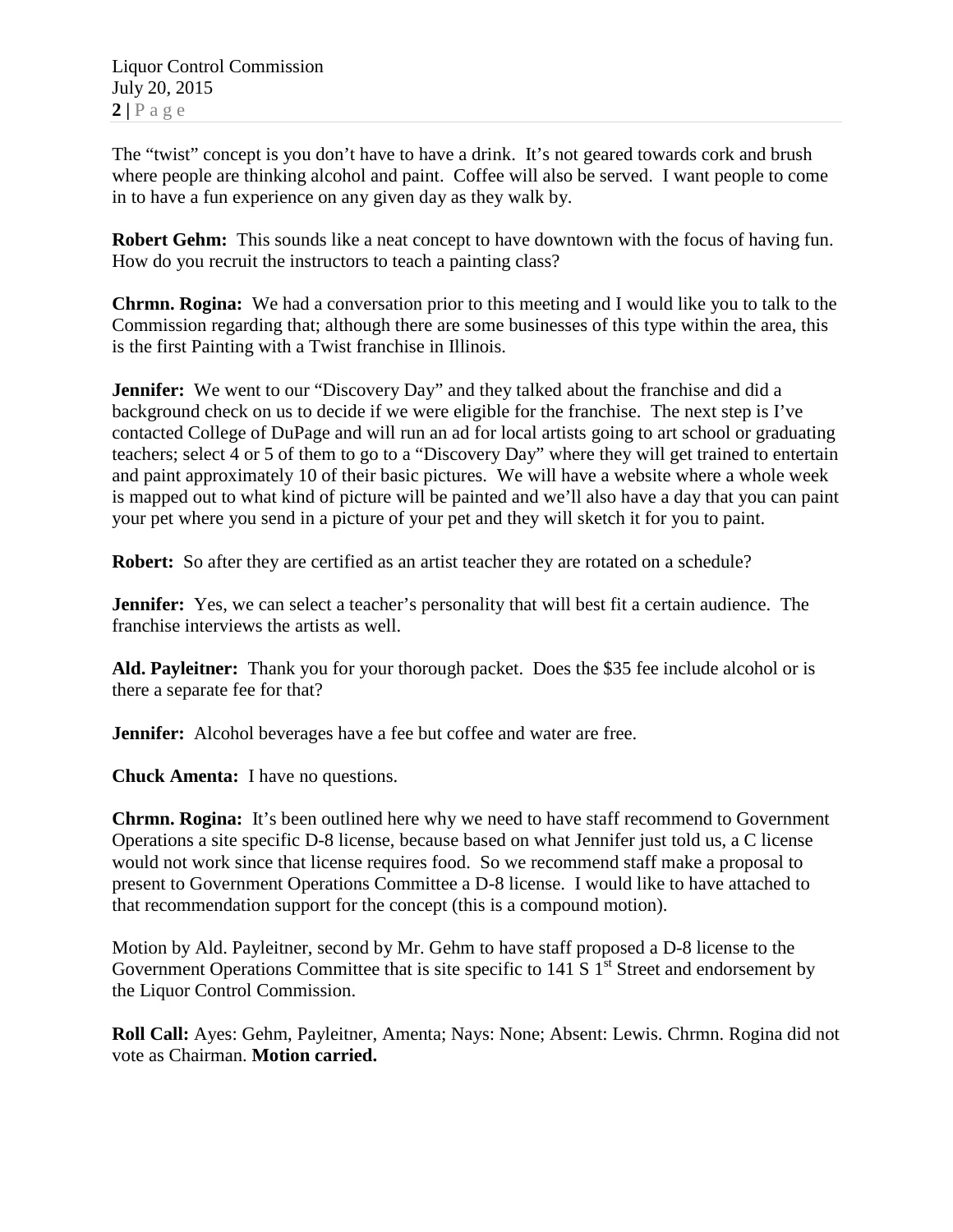Liquor Control Commission July 20, 2015  $3|$   $P$  a g e

**Chrmn. Rogina:** This will go to the August 3 Government Operations Committee, staff will bring forth a draft D-8 ordinance for discussion and I ask for the applicant to be there as well.

**Chief Keegan:** I did ask the franchisees to research for us and talk to the corporate attorneys from the franchise to see if they have any sample language from other communities, even if it's out of state this is a business model that we would like to see what other franchisees have accomplished.

**5. Recommendation to approve a proposed code revision for Title 5 "Business Licenses and Regulations", Chapter 5.08 "Alcoholic Beverages", Section 5.08.090 "License Classifications/Class B Restaurant Licenses", Section 5.08.260 "Regulations Applicable to Certain Licenses Only".**

**Chief Keegan:** Often times the Police Department works in concert with Economic Development to make sure we're business friendly and doing our part to recruit and retain solid businesses in St. Charles. As part of that effort, I often times look at our liquor code to make sure it's attractive to perspective businesses. What we've seen as of late is there are always trends and themes (as was just presented earlier) in the entertaining district. We've seen some other communities develop business models or liquor license models similar to what I'm presenting. There's a memo in the packet of some B-3 recommendations that we're proposing to put us at the forefront of economic development in being business friendly. (Chief read into record the proposed language for a B-3 license.)

## *Proposed language*

## **5.08.090 License – Classifications**

#### **B. Class B – Restaurant Licenses**

B-3. Class B-3 licenses shall authorize the retail sale of alcoholic liquors for consumption on the premises of a restaurant and tavern. Class B-3 shall also authorize the retail sale of wine in original packages only within the retail wine area of the premises. The retail wine area shall not exceed fifty percent (50%) of the total square footage of the premises. Further, wine and tasting bars shall be permitted in the retail wine area of said premises, and wine tasting may be conducted in accordance with St. Charles Municipal Code 5.08.260 (B).

What we've seen is a combination restaurant and packaged wine establishments. It's a growing trend in Chicago and across the region.

**Chrmn. Rogina:** I can think of a few restaurants that I gone to in the vast metropolitan area that have not only been fine restaurants but have had retail sales and wine clubs. There was also an occasion of a tasting. I think this is a shrewd move on the part of Economic Development.

**Ald. Payleitner:** How is this different than what they do at Olive Garden now? You're able to taste whatever their house wine is and you can buy a bottle.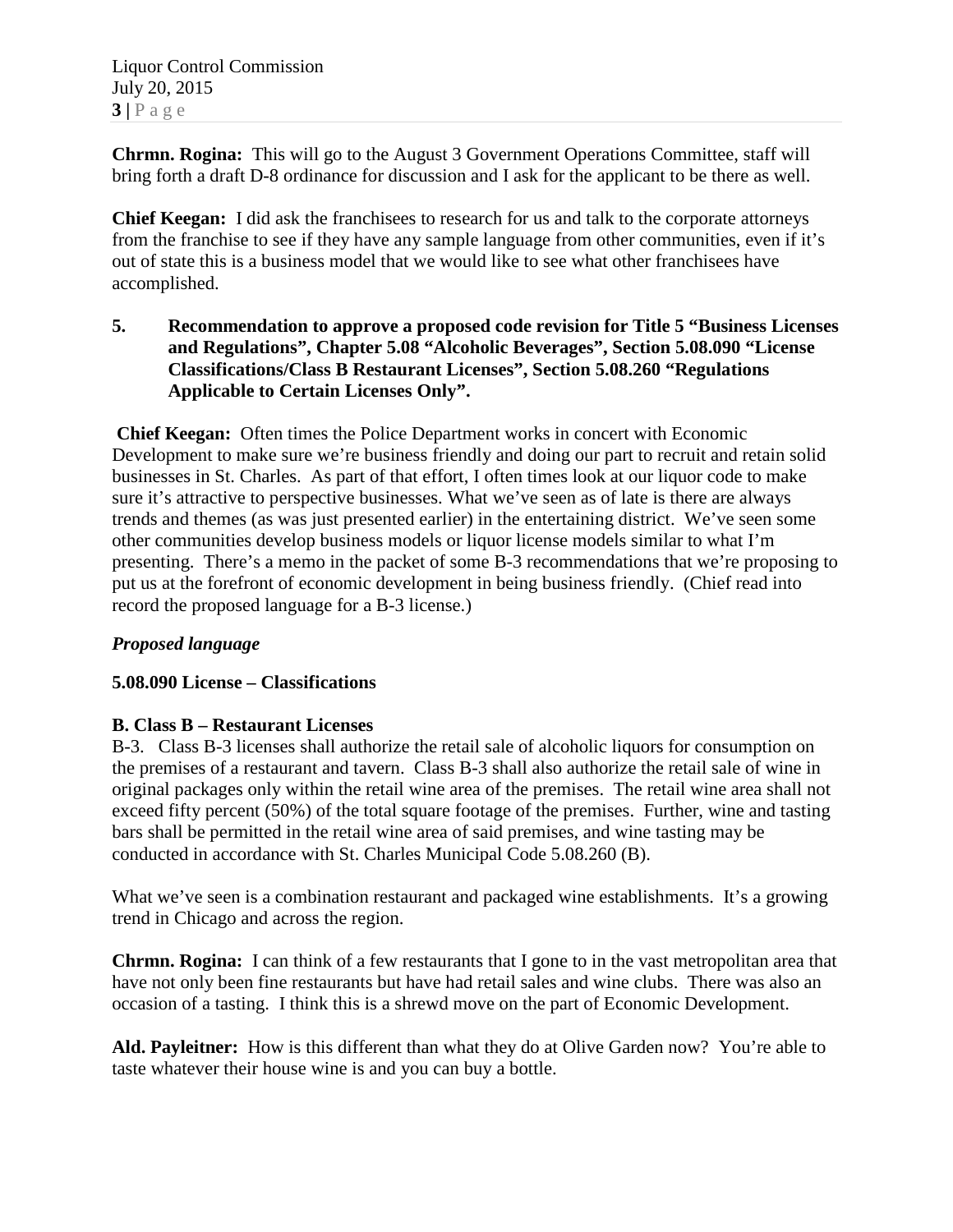**Chief Keegan:** This business model looks at the retail piece (Class A license) somewhat like wine clubs and there's one out in rural Geneva and a popular winery in Roselle. It's a restaurant and entertainment piece with fine dining experience, but a lot of their sales is also the wine store and wine club.

**Ald. Payleitner:** You don't have to go to the restaurant to buy the wine?

**Chief Keegan:** Correct, it's all under one roof. It's a wine stop shop. You can go there and enjoy a good meal and a glass of wine but you can also go to the retail store/wine club and buy a bottle of wine.

**Chuck:** What pops into mind is a micro-brew; could that be where they'll have on-site brewing and sell the package beer, for example, after your meal?

**Chief Keegan:** We've haven't seen a micro-brewery concept in our area yet, but will keep our nose to the grindstone on that. This is more for the winery piece.

**Chrmn. Rogina:** To Chuck's point, this particular ordinance is wine exclusive. So per Chuck's question if there was something like that, we would look into it with another ordinance.

**Chief Keegan:** The business models I'm referring to is the Acquaviva Winery on the outskirts of Geneva and Lynfred Winery in Roselle.

**Robert:** The one I thought of is Cooper Hawks in Naperville where they have a really nice dining experience and have a small retail where you can have a tasting and buy a bottle of wine. It's all part of the same establishment but separated.

**Chrmn. Rogina:** Getting to Chief Keegan's original point of giving Economic Development another tool to put in their arsenal to work with in recruiting businesses to St. Charles is crucial.

**Chief Keegan:** I would also like to read in one other piece of language to the code that is a housekeeping measure to include the B-3 language into that part of the code.

## **5.08.260 Regulations Applicable to Certain Licenses Only B. Class A, Class B-3, Class D-1, and Class E Licenses - Wine and Beer Tasting.**

Class A, Class B-3, Class D-1 and local liquor license holders may conduct on premise wine and beer tasting, but only in connection with the bona fide sale of wine or beer in the original package for consumption not on the premises. Wine and beer tasting shall be confined to samples of not more than one ounce (1 oz.) of wine and two ounces (2 oz.) of beer in conjunction with the anticipated sale of wine and beer. The sample shall be provided without compensation. Class E local liquor license holders may conduct such wine and beer tasting, but only with the written approval of the Local Liquor Control Commissioner.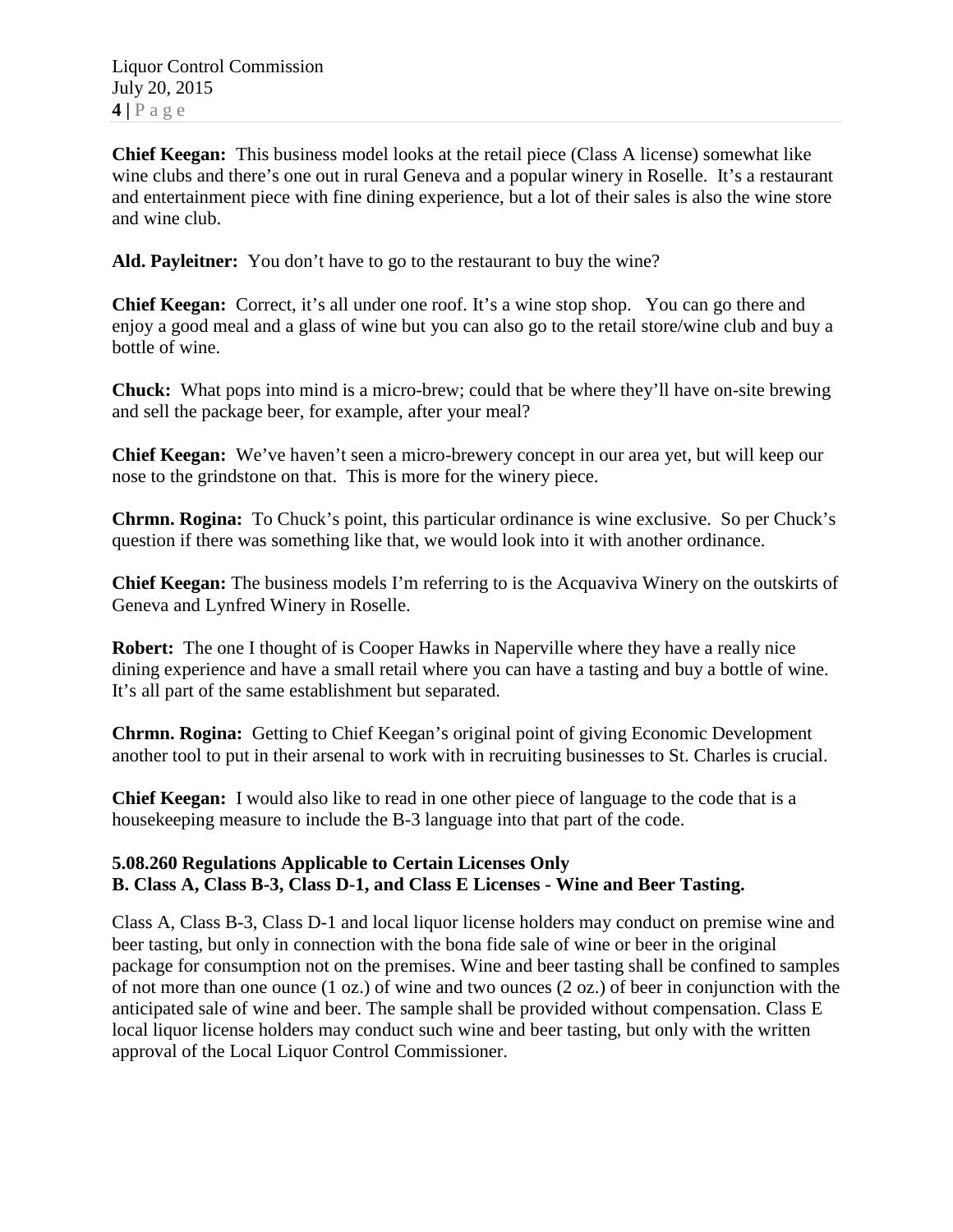Liquor Control Commission July 20, 2015  $5|$   $P$  a g e

Motion by Ald. Payleitner, second by Amenta to approve a recommendation to approve a proposed code revision for Title 5 "Business Licenses and Regulations", Chapter 5.08 "Alcoholic Beverages", Section 5.08.090 "License Classifications/Class B Restaurant Licenses", Section 5.08.260 "Regulations Applicable to Certain Licenses Only".

**Roll Call:** Ayes: Gehm, Payleitner, Amenta; Nays: None; Absent: Lewis. Chrmn. Rogina did not vote as Chairman. **Motion carried.**

#### **6. Other Business**

**Chrmn. Rogina:** We are aware of a state statute passed and signed by the Governor regarding Happy Hour. Our particular city ordinance mirrors the state statute and to this point it prohibited Happy Hour. The law has changed and the City Administrator's office is receiving questions on this. We have the law itself to read over and would give us month to read through it and discuss it further at the August meeting.

**Chief Keegan:** I provided Tina with some questions/answers that were put out by the Illinois Liquor Commission. This law just took effect on July 15 and as a home rule community, we can be more restrictive, just not less restrictive than state law. So this is a basic outline of some of the changes.

Ald. Payleitner: So as it is right now, we are beholding to the state statute?

**Atty. McGuirk:** The new law still prohibits 2-for-1 drinks. What the new law allows is reduced prices.

**Chrmn. Rogina:** We are going to review this carefully and talk, ask, answer questions next month; but what about right now if a licensee decides to do something?

**Atty. McGuirk:** Right now the law is in effect and they still can't do 2-for-1 drinks because the statute hasn't changed that. They can do a reduce price, they have to give 7-day notice of the reduction period on their website, 4-hour limitation up to 15 hours a week. That's the primary one for the drinks. There is more regarding meal package and party packages. I don't believe we prohibited those before in ordinance.

**Chrmn. Rogina:** Than Tina's in a position to advise anyone who asks her about this to tell them to follow the state statute. We, as a city, will be more clear about that in our ordinance in due time after we review the document.

**Atty. McGuirk:** Again what our ordinance says now is that 2-for-1 is still prohibited. They cannot serve that – this hasn't change. So to the extent that they are not doing reduce price now, the state statute is in effect and they can do that if they follow these provisions.